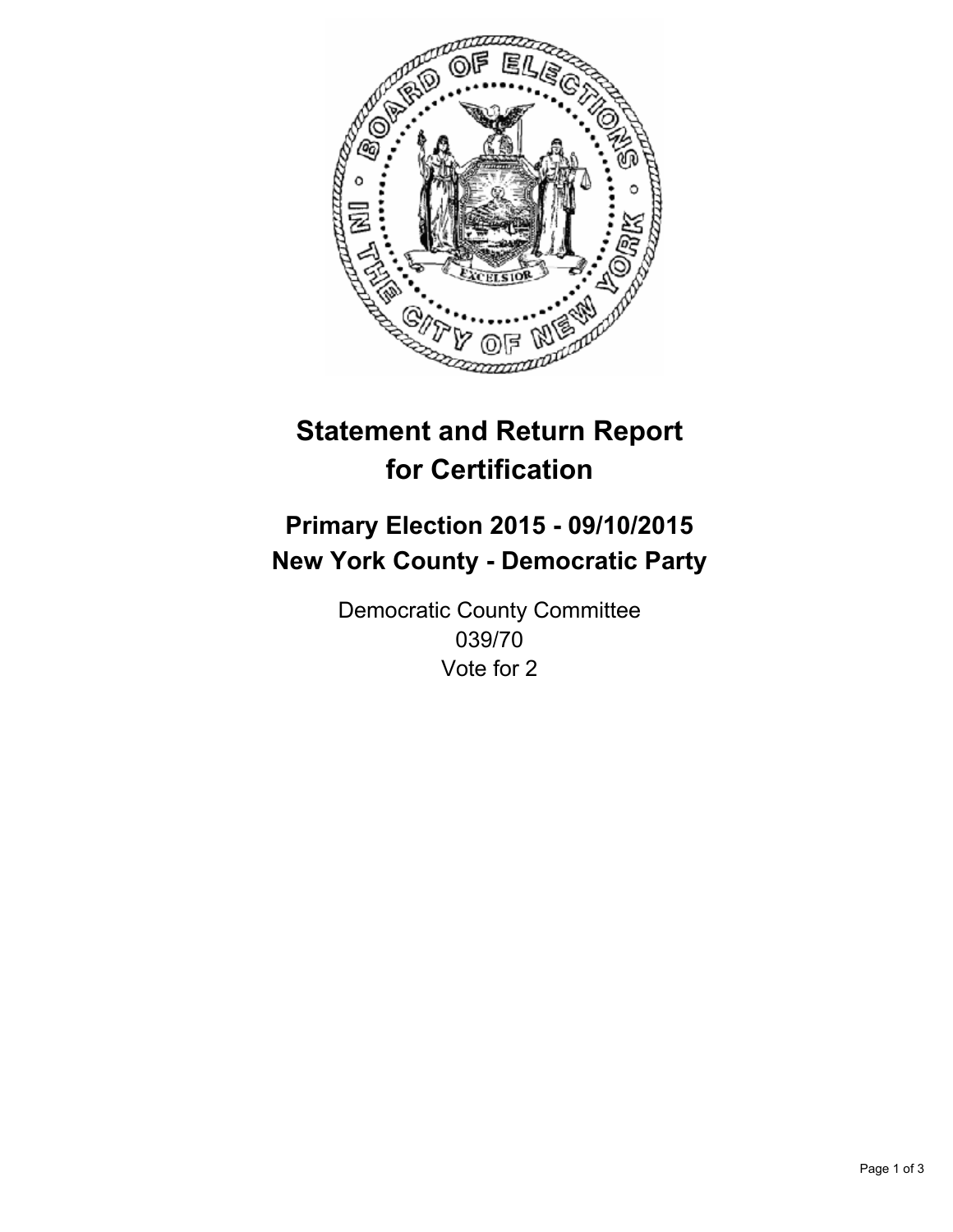

#### **Assembly District 70**

| <b>PUBLIC COUNTER</b>                                    | 43 |
|----------------------------------------------------------|----|
| ABSENTEE/MILITARY                                        |    |
| <b>AFFIDAVIT</b>                                         | 0  |
| <b>Total Ballots</b>                                     | 44 |
| Less - Inapplicable Federal/Special Presidential Ballots | 0  |
| <b>Total Applicable Ballots</b>                          | 44 |
| <b>LENA HILL</b>                                         | 20 |
| YVETTE PATRICK                                           | 12 |
| <b>GILDA HUSBANDS</b>                                    | 10 |
| <b>DENISE BROWN</b>                                      | 17 |
| <b>Total Votes</b>                                       | 59 |
| Unrecorded                                               | 29 |